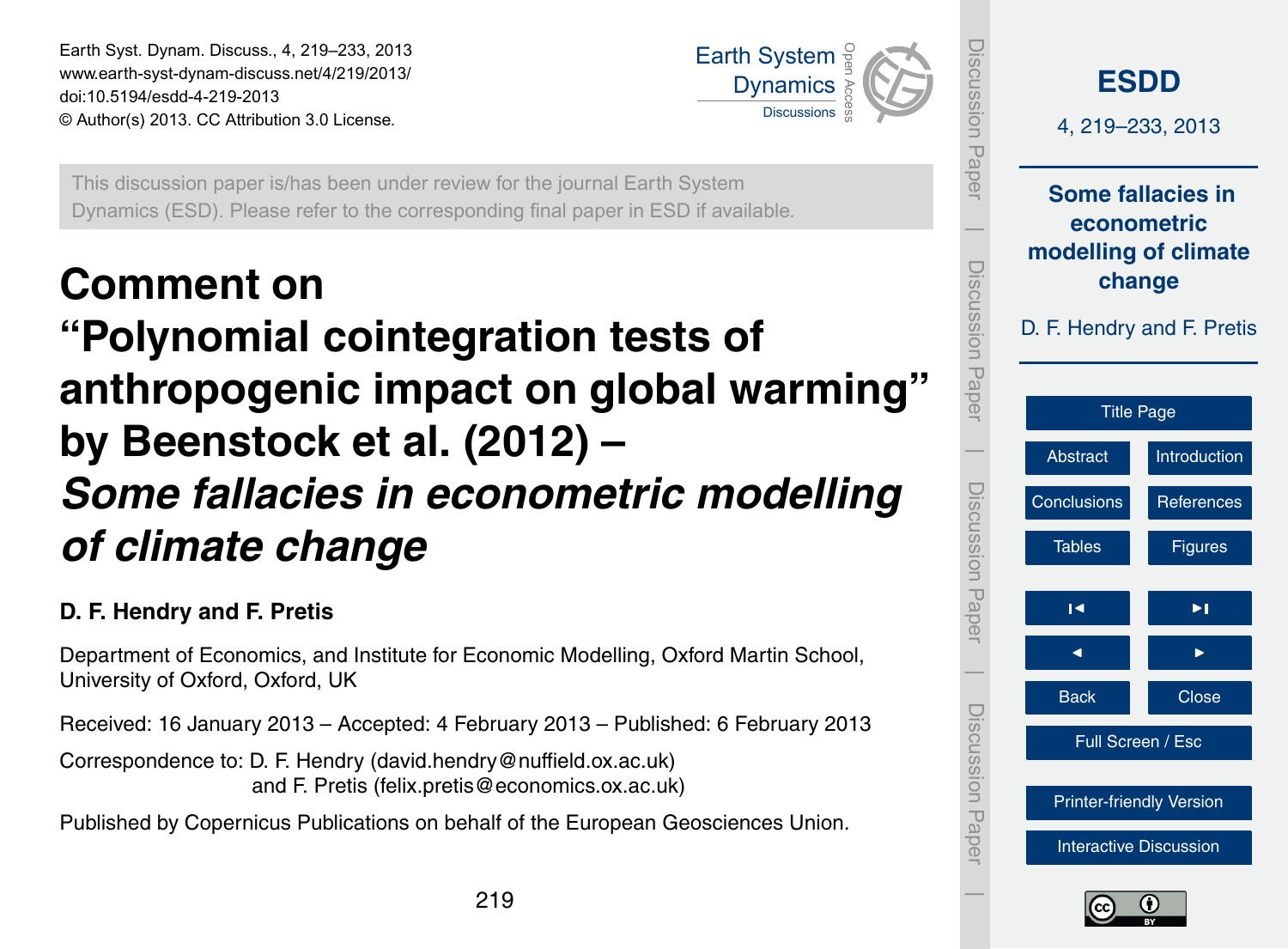<span id="page-1-0"></span>**Abstract**

We demonstrate major flaws in the statistical analysis of [Beenstock et al.](#page-7-0) [\(2012\)](#page-7-0), discrediting their initial claims as to the different degrees of integrability of  $CO<sub>2</sub>$  and temperature.

# <sup>5</sup> **1 Introduction**

In their analysis of temperature and greenhouse gases, [Beenstock et al.](#page-7-0) [\(2012\)](#page-7-0) present statistical tests that purport to show that those two variables have different integrability properties, and hence cannot be related. The physics of greenhouse gases are well understood, and date from insights in the late 19th century by [Arrhenius](#page-7-0) [\(1896\)](#page-7-0). <sup>10</sup> He showed that atmospheric temperature change was proportional to the logarithmic change in CO<sub>2</sub>). Heat enters the Earth's atmosphere as radiation from the sun, and is re-radiated from the warmed surface to the atmosphere, where greenhouse gases absorb some of that heat. This heat is re-radiated, so some radiation is directed back towards the Earth's surface. Thus, greater concentrations of greenhouse gases <sup>15</sup> increase the amount of absorption and hence re-radiation. To "establish" otherwise merely prompts the question "where are the errors in the Beenstock et al. analysis?". We will demonstrate several major flaws in their approach, such that none of their claimed conclusions has any evidential basis.

Section [2](#page-2-0) uses an uncontroversial example to highlight the dangers of approaches <sup>20</sup> that fail to address all the complications inherent in statistical analyses of observational data. Section [3](#page-5-0) applies the reasoning to the apparently more controversial case of the relationship between greenhouse gases and temperature.

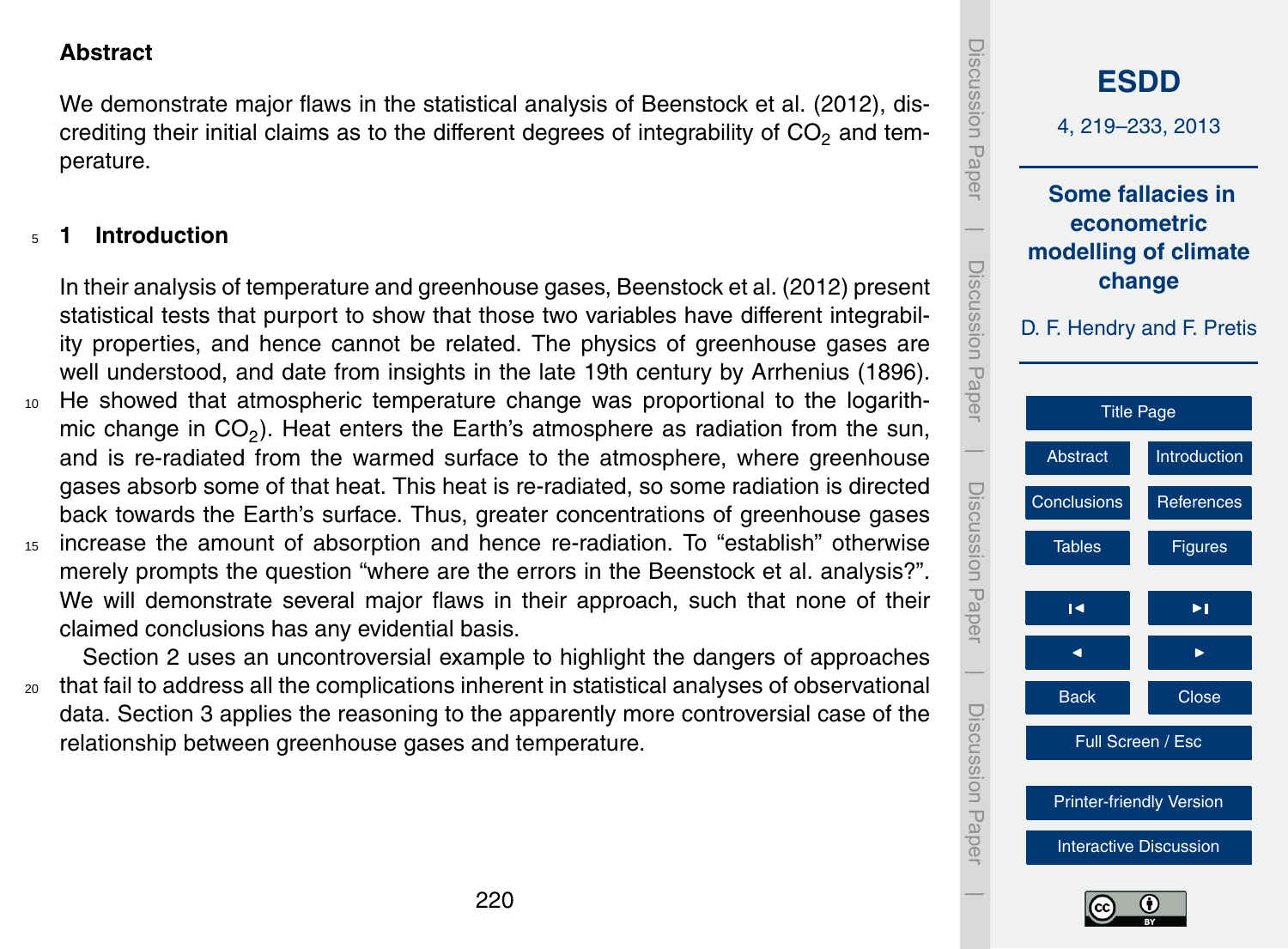#### **2 A case study**

To highlight the problems with the analysis of temperature and greenhouse gases in [Beenstock et al.](#page-7-0) [\(2012\)](#page-7-0), we first use an example where the analysis is completely uncontroversial: road fatalities are due to people killed by or in moving vehicles.

- <sup>5</sup> Consider Fig. 1 that records total vehicle distances driven in billions of km p.a. (denoted  $X_t$ ) and road fatalities ( $Y_t$ ), both for the UK.<sup>1</sup> The four panels labeled a–d respectively show  $X_t$ ,  $Y_t$ ,  $X_t$  –  $X_{t-1}$  =  $\Delta X_t$  and  $\Delta Y_t$ . It is manifest from the graph that  $X_t$  and  $Y_t$ are highly non-stationary (do not have constant means and variances), and have strong opposite trends. Thus the further vehicles drive, the fewer the number of deaths. We <sup>10</sup> can establish that finding "rigourously" by a statistical analysis, but however sophisti-
- cated that may be, the implications that road fatalities are not due to moving vehicles, or that we can even reduce road fatalities by more driving, both remain absurd.

How can "statistical evidence" fly in the face of the obvious? There are at least five key reasons why such a result occurs: omitted variables' bias (omitting relevant ex-

<sup>15</sup> planatory variables); aggregation bias (mixing data from very different populations); unmodelled shifts (when a change in legislation or technology shifts a relationship); incorrectly modelled relations (when the residuals from the estimated relationship do not satisfy the statistical properties of the assumed error processes, so claimed inferences are invalid); and data measurement errors. All five are powerful distorters as we now <sup>20</sup> briefly discuss.

**2.1 Omitting relevant explanatory variables**

There are many obvious omitted potentially relevant explanatory variables: a partial list would include improved driving standards from more stringent tests; better road safety training; safer cars with improved impact designs and better brakes (abs); seat

<span id="page-2-0"></span><sup>&</sup>lt;sup>1</sup> Fatalities are only available continuously from 1979 onwards and interpolated from intermittent data for 1930–1979, an issue of some importance below.



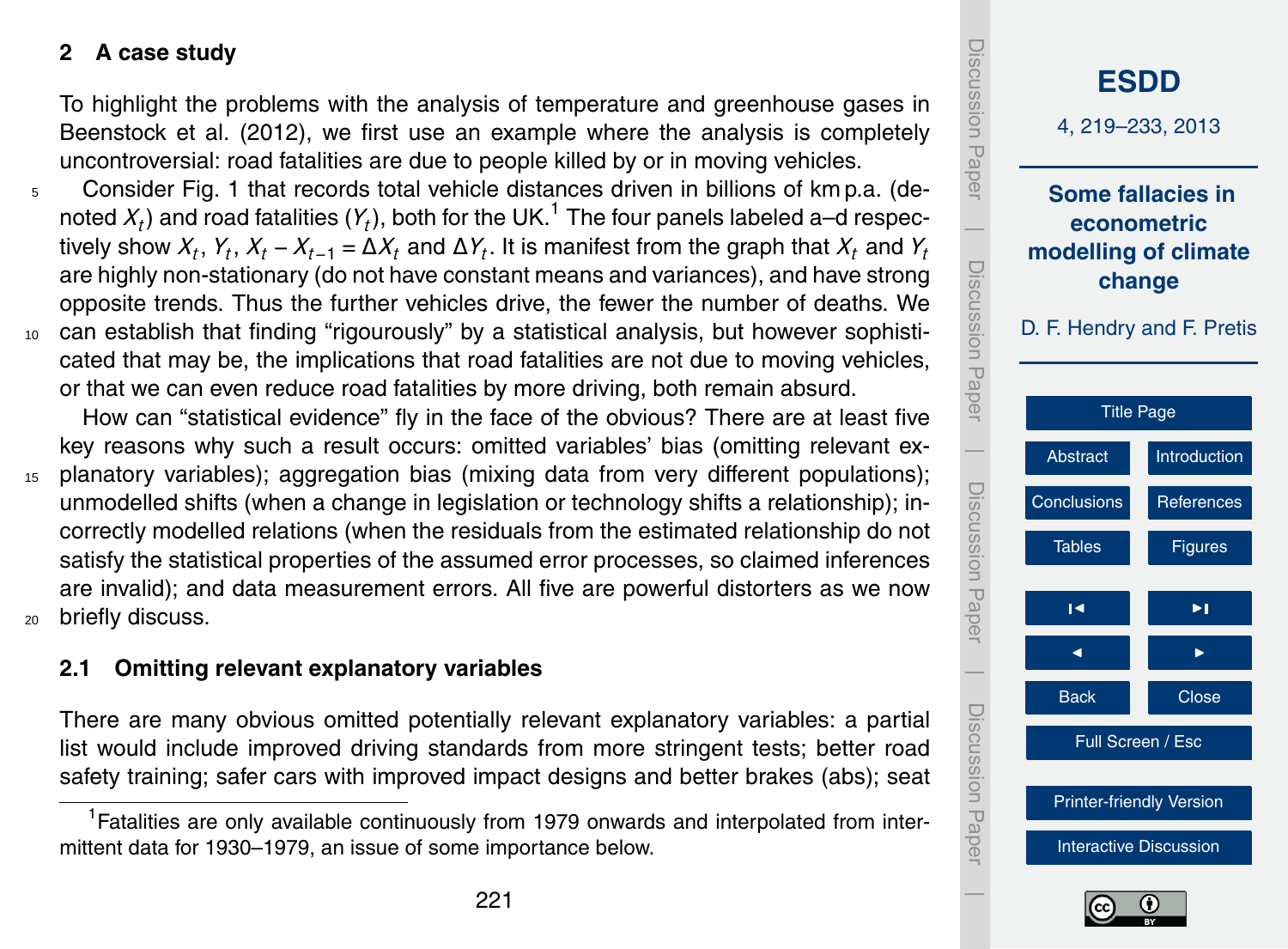<span id="page-3-0"></span>belts and air bags (see the analysis of the impact of the former in [Harvey and Durbin,](#page-7-0) [1986\)](#page-7-0); separation of traffic flows on motorways; reductions in drunk driving; and so on. Converse effects come from faster driving, driver overconfidence, driving after taking drugs, etc.

# <sup>5</sup> **2.2 Aggregation bias**

Aggregation bias is due to the total data including very distinct sub-populations with different characteristics, across age and sex; geographical location; urban and rural; and road types. For example, replacing a "one lane each way" road with a motorway (still desperately needed in the North East of both England and Scotland) would increase 10 kilometers driven and probably reduce deaths.

# **2.3 Unmodelled shifts**

Unmodelled shifts (due to many potential causes, including wars) can play havoc with statistical inference: they add an additional non-stationarity to that induced by integrating forces (such as unit roots); distort the relationships between the variables that have <sup>15</sup> been included; lead to residuals with properties that differ from the assumed error processes; and can induce forecast failure out of sample. The impact of the Second World War is visible in the fatalities graph (Fig. 1b).

# **2.4 Incorrectly modelled relations**

Incorrectly modelled relations arise when the wrong functional form is imposed, say <sup>20</sup> linear rather than non-linear, inadequate dynamics are allowed for, inducing residual autocorrelation, or heteroskedastic errors are not handled, all of which entail that estimated standard errors (on which tests are based) are far from the correct sampling uncertainty standard deviations.



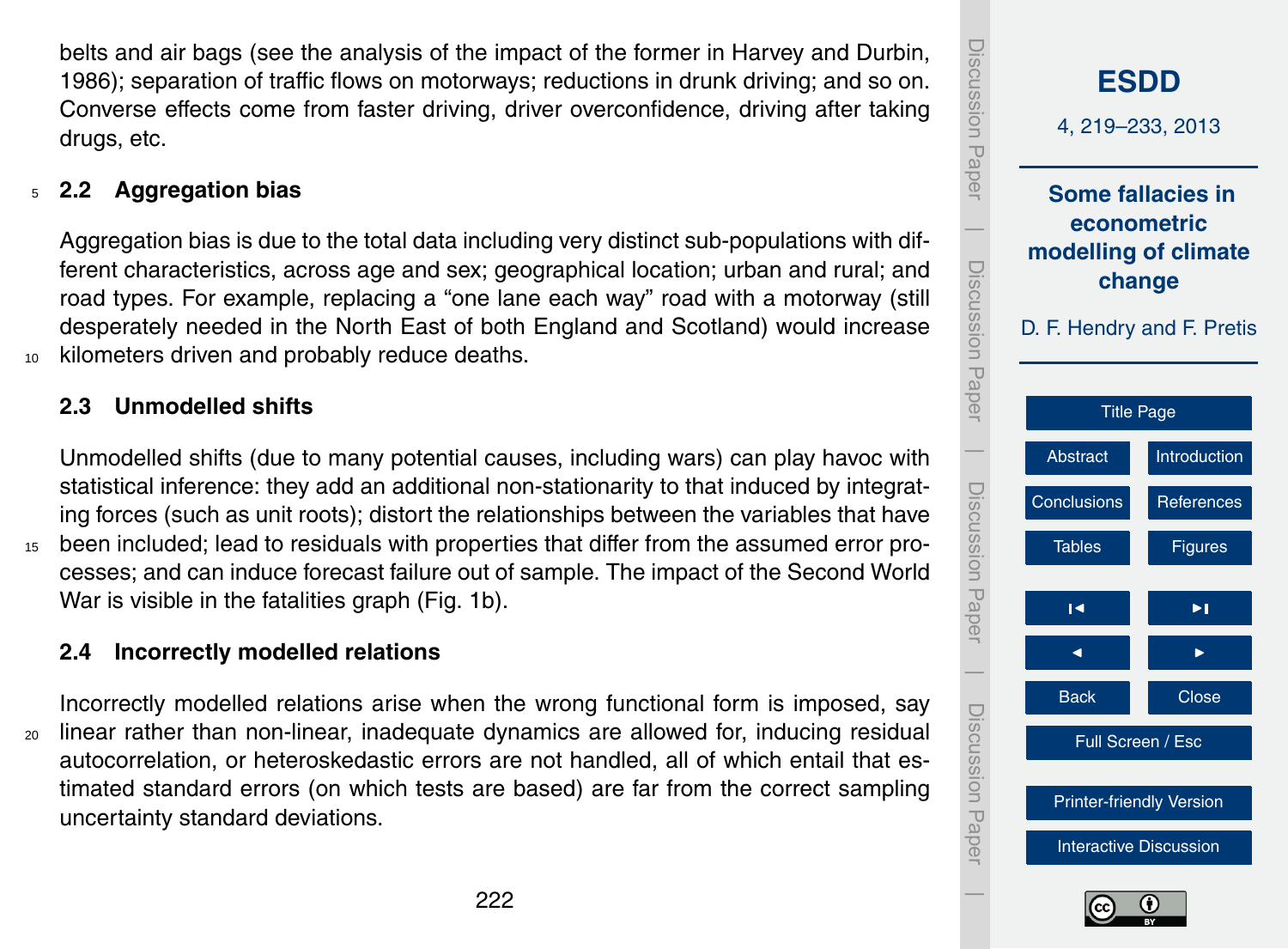### <span id="page-4-0"></span>**2.5 Data measurement errors**

Finally, data measurement errors can mislead any form of inference. Figure 1d showing the annual changes in road fatalities illustrates the interpolation over the early sample with constant periods followed by jumps, quite unlike any real data.

#### <sup>5</sup> **2.6 Mistaken inferences**

Even when estimated standard errors correctly reflect the sampling standard deviations, there are two possible mistaken inferences arising from: (a) failing to reject a null hypothesis; and (b) rejecting a null hypothesis using a test with power against a specific alternative. We take theses in turn.

- $a_0$  a. Consider a sample of 100 observations on an accurately measured variable  $Z_t$ . The sample mean,  $\hat{\mu}$  is 0.005 and the estimated standard error  $\hat{\sigma}$  is 0.05. Then, under the hypothesis that *Z<sup>t</sup>* ∼ *I D* [*µ*, *σ* 2 ], denoting independent sampling from a constant distribution with mean *µ* and variance *σ* 2 , a Student's *t* test of the null hypothesis that  $\mu$  = 0 has the value of approximately 1.0. The null is not rejected at 15 any reasonable significance level. But neither is the null that  $\mu$  = 0.0025 or even *µ* = −0.0025. When these are quarterly growth rates of real income per capita, there is a dramatic difference between the substantive outcomes not reflected in the statistics, namely no growth; growth of approximately 1 % p.a. and real incomes falling at 1 % p.a. Not rejecting the null does not entail it is true, merely that <sup>20</sup> evidence is inconclusive.
- b. Conversely, in the example just discussed, an investigator decides to test the assumption that the  $\{Z_t\}$  are independent draws against the alternative that the series is a first-order autoregression, and strongly rejects the null hypothesis of independence. While that vitiates the analysis in (a), it does not imply that  $\{Z_t\}$  is <sup>25</sup> a first-order autoregression. Indeed it does not even imply that they are not drawn independently (see [Mizon,](#page-8-0) [1995\)](#page-8-0): the cause of residual autocorrelation could be

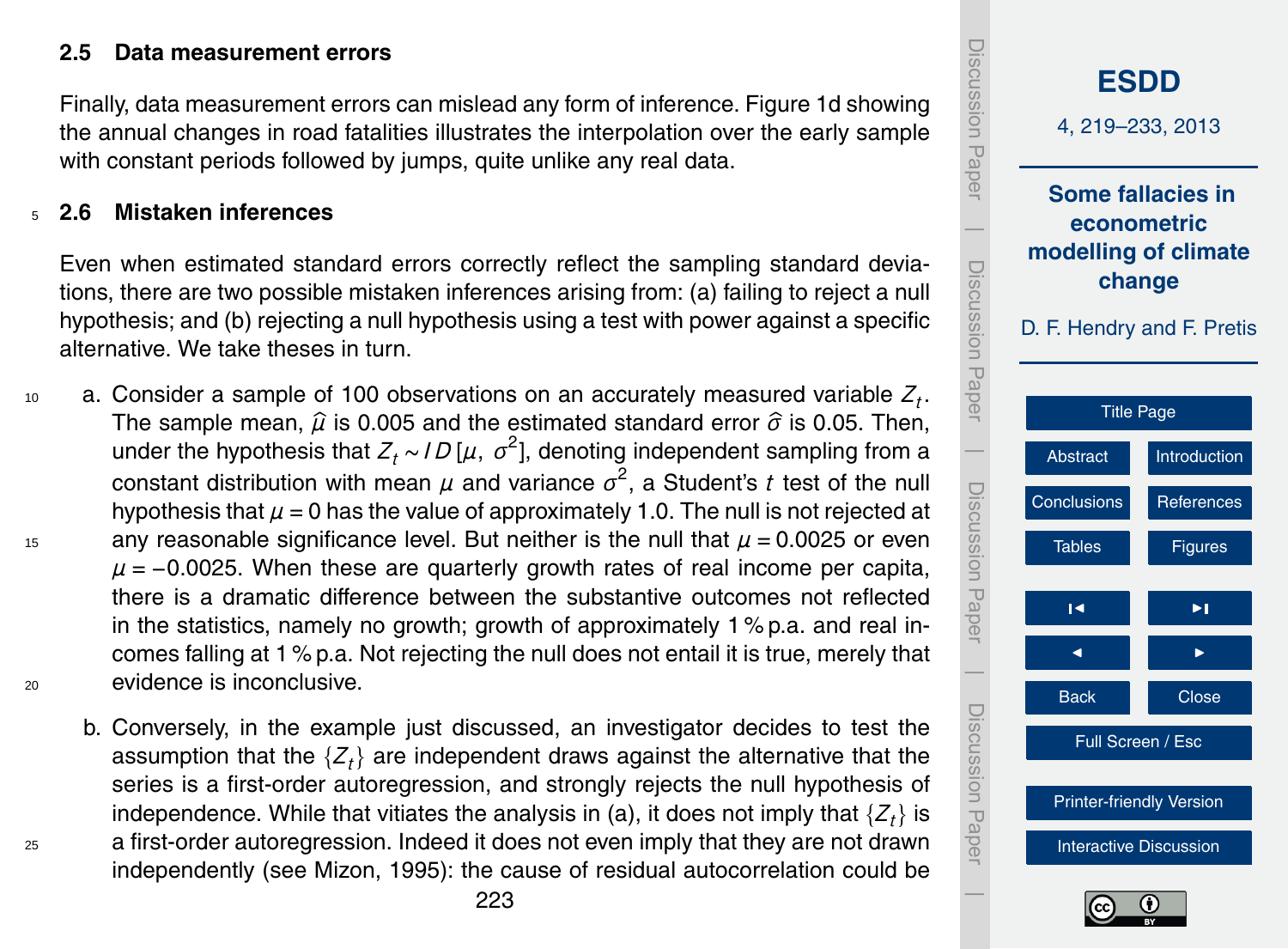<span id="page-5-0"></span>due to a non-linear approximation or an unmodelled location shift (so *µ* has different values at different times, as has happened historically).

The occurrence of any or all of these problems precludes establishing the presence or absence of any meaningful bivariate relationship. Despite fatalities and distance driven <sup>5</sup> having very different statistical properties, and even opposite trends, moving vehicles cause road deaths.

# **3 Statistical fallacies in "polynomial cointegration tests"**

All six problems just discussed potentially apply to the analysis in [Beenstock et al.](#page-7-0) [\(2012\)](#page-7-0), but three in particular stand out on just viewing the data series.

# <sup>10</sup> **3.1 Incorrectly modelled relations**

Although those authors reference [Hendry](#page-7-0) [\(1995\)](#page-7-0), they evidently fail to learn its main message: before any statistical inference can be conducted, a model must be congruent, or well-specified in that it satisfies the assumptions on which the statistical analysis relies. All of the tests in their Table 1 make many untested assumptions, including ac-15 curate data and that there is a single regime.

# **3.2 Data measurement errors**

We obtained the data on greenhouse gases used by [Beenstock et al.](#page-7-0) [\(2012\)](#page-7-0) in a similar fashion, using the values provided by [Myhre et al.](#page-8-0) [\(1998\)](#page-8-0) to convert the series into their radiative forcing equivalents. [Beenstock et al.](#page-7-0) [\(2012\)](#page-7-0) omit the fact that the measured <sup>20</sup> series of GHGs come from a variety of different sources. If the measurements were identical in all sources, this would not be an issue: however, our graphs reveal sharp

differences in the data properties. Consider the  $CO<sub>2</sub>$  and  $N<sub>2</sub>O$  series. Both are initially based on ice core data (indicated by the vertical line in Fig. [2:](#page-12-0) 1850 until 1958 for



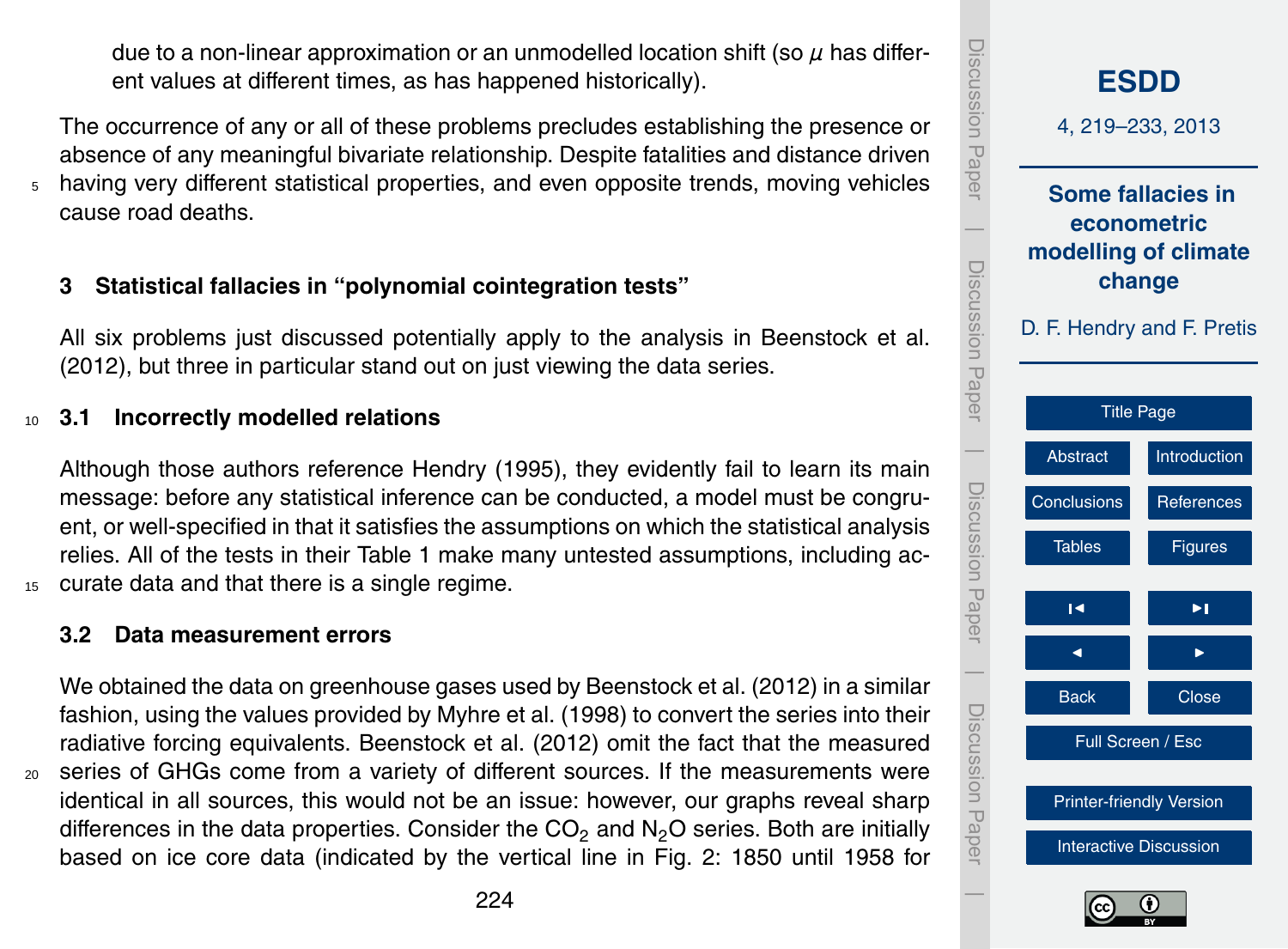<span id="page-6-0"></span> $CO<sub>2</sub>$  and 1850 until 1978 for N<sub>2</sub>O) followed by flask and other measurements thereafter. Figure 2b shows that up until approximately the point when the switch from icecore to non-ice core data was made, almost all the changes have precisely the same magnitude, clearly revealing an artificial pattern different to the latter half of the sample.

<sup>5</sup> Nevertheless, the data are analyzed as if they come from the same populations. We worry that their Fig.  $2$  – reproduced here as Fig.  $3$  – was shown in one of the few

formats that helps to camouflage the serious problem of regime shifts.

Interacting with unmodelled shifts, measurement errors can can lead to false interpretations of the stationarity properties of data. In the presence of these different mea-

<sup>10</sup> surements and structural changes, a unit-root test on the entire sample could easily not reject the null hypothesis of *I*(2) even when the data are clearly *I*(1). Indeed, once we control for these changes, our results (see Tables [1](#page-9-0) and [2](#page-10-0) below) contradict the findings in [Beenstock et al.](#page-7-0) [\(2012\)](#page-7-0)

# **3.3 Sub-sample unit-root rests**

- <sup>15</sup> As is to be expected following the inspection of the data, the first difference of radiative forcing of CO<sub>2</sub> is stationary initially around a constant (over 1850–1957) and then around a linear trend (over 1958–2011). Although these tests are based on subsamples, there is clearly sufficient power to reject the null hypothesis of a unit root. In a similar manner, unit-root tests reject non-stationarity of the first difference of  $N<sub>2</sub>O$  for the
- <sup>20</sup> second set of observations (1978–2011). Unit-root non-stationarity cannot be rejected for 1850–1978 for  $N<sub>2</sub>O$ : however, given the manifestly artificial appearance of the data such a result should be interpreted with extreme caution. Particularly, the  $\Delta N_2O$  series appears to exhibit a step shift in the early 1900s, which also leads to spurious results in unit-root tests.
- <sup>25</sup> Given these time series properties, the starting point of the analysis in [Beenstock](#page-7-0) [et al.](#page-7-0) [\(2012\)](#page-7-0) is incorrect, and their findings appear to be an artefact of pooling data with very different measurement systems and behaviour in the two sub-samples.



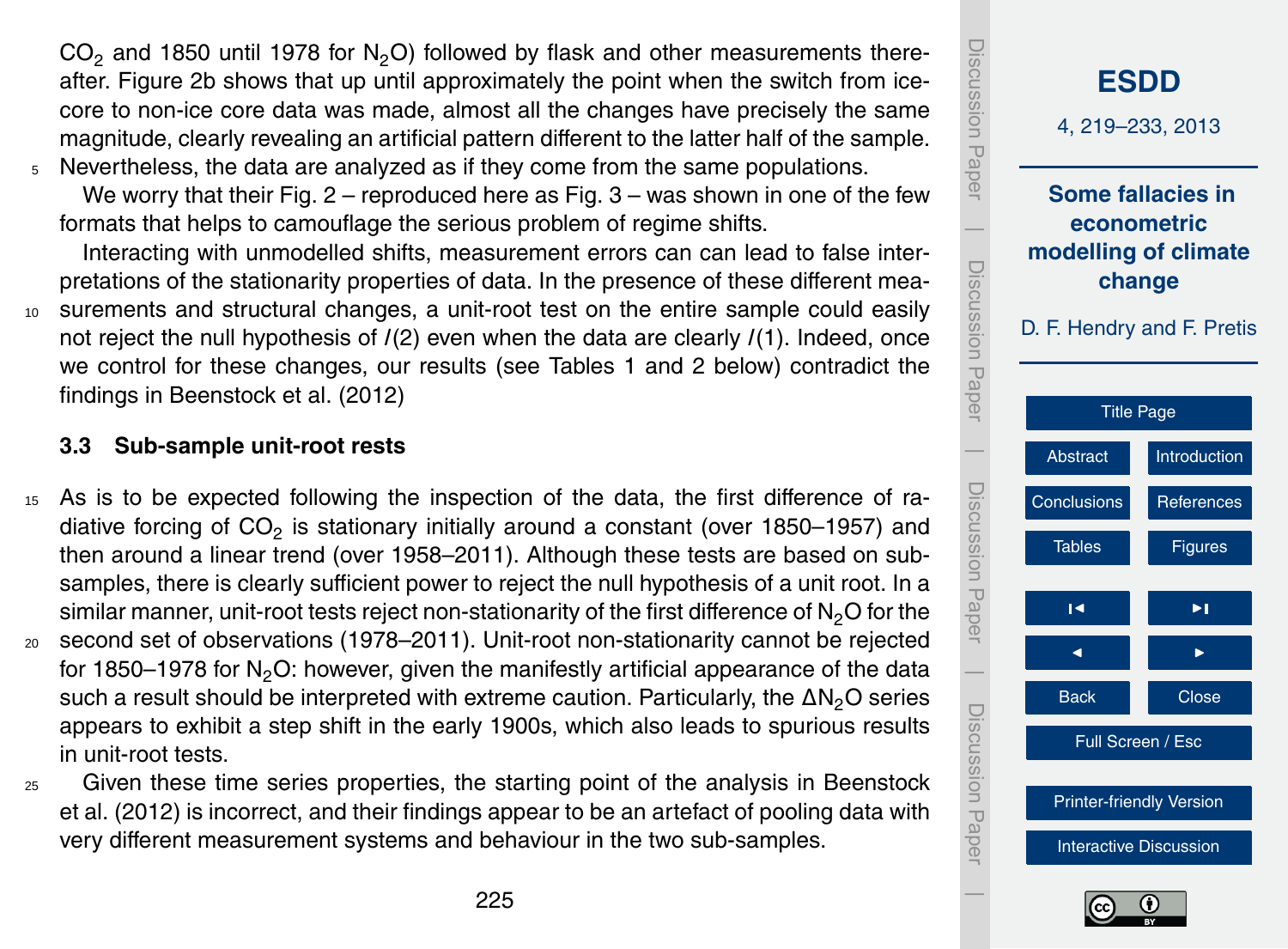# <span id="page-7-0"></span>**4 Conclusions**

An appropriate analysis of this data would require separate models for the pre and post ice-core measurements, taking account of the myriad influences impinging on the climate and temperature, its composition and distribution, as well as all the important

<sup>5</sup> sinks and sources. The aim of this brief note is merely to demonstrate that the conclusions claimed by Beenstock et al. (2012) about the different degrees of integrability of temperature and  $CO<sub>2</sub>$  are rejected once the regime-shift nature of the measurement system is taken into account. Indeed, a simple bivariate plot of temperature and  $log(CO<sub>2</sub>ML)$  over the second period, matched by means and ranges, suggests the obvious: they are closely related. Such results match the most recent findings on Global [T](http://science.nasa.gov/science-news/science-at-nasa/2013/15jan_warming/)emperature from NASA: see [http://science.nasa.gov/science-news/science-at-nasa/](http://science.nasa.gov/science-news/science-at-nasa/2013/15jan_warming/) [2013/15jan](http://science.nasa.gov/science-news/science-at-nasa/2013/15jan_warming/) warming/.

*Acknowledgements.* This research was supported in part by grants from the Open Society Foundation and the Oxford Martin School. We are grateful to Myles Allen for comments on an <sup>15</sup> earlier draft.

# **References**

Arrhenius, S. A.: On the influence of carbonic acid in the air upon the temperature of the ground, [http://www.globalwarmingart.com/images/1/18/Arrhenius.pdf,](http://www.globalwarmingart.com/images/1/18/Arrhenius.pdf) last access: 16 January 2013, London, Edinburgh, and Dublin Philosophical Magazine and Journal of Science (fifth series),

<sup>20</sup> 41, 237–275, 1896. [220](#page-1-0)

Beenstock, M., Reingewertz, Y., and Paldor, N.: Polynomial cointegration tests of anthropogenic impact on global warming, Earth Syst. Dynam., 3, 173–188, [doi:10.5194/esd-3-173-2012,](http://dx.doi.org/10.5194/esd-3-173-2012) 2012. [220,](#page-1-0) [221,](#page-2-0) [224,](#page-5-0) [225,](#page-6-0) 226

Harvey, A. C. and Durbin, J.: The effects of seat belt legislation on British road casualties: A <sup>25</sup> case study in structural time series modelling, J. Roy. Stat. Soc. B, 149, 187–227, 1986. [222](#page-3-0) Hendry, D. F.: Dynamic Econometrics, Oxford University Press, Oxford, 1995. [224](#page-5-0)



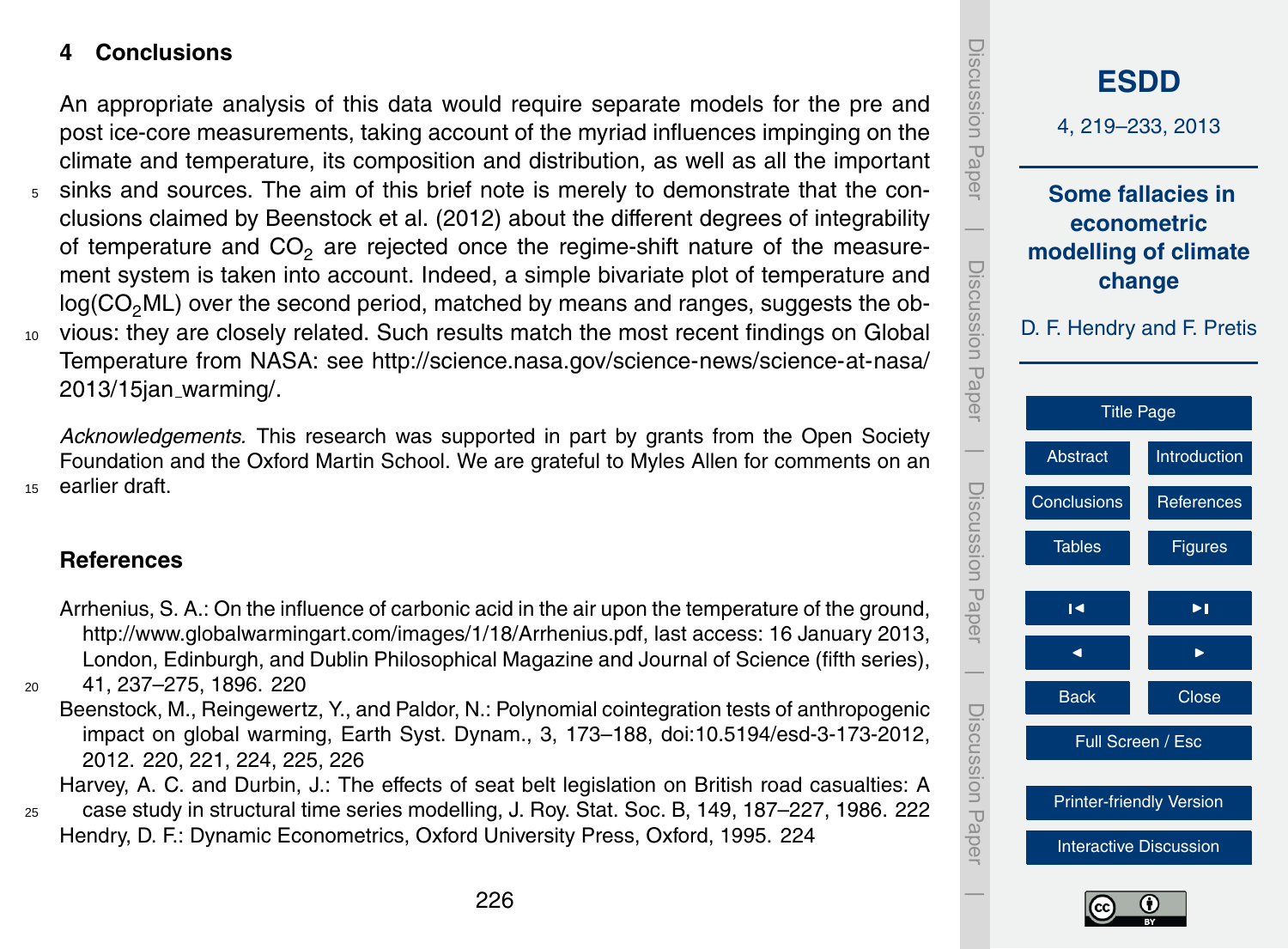- <span id="page-8-0"></span>Mizon, G. E.: A simple message for autocorrelation correctors: Don't, J. Econometr., 69, 267– 288, 1995. [223](#page-4-0)
- Myhre, G., Highwood, E. J., Shine, K., and Stordal, F.: New estimates of radiative forcing due to well mixed greenhouse, Geophys. Res. Lett., 25, 2715–2718, 1998. [224](#page-5-0)



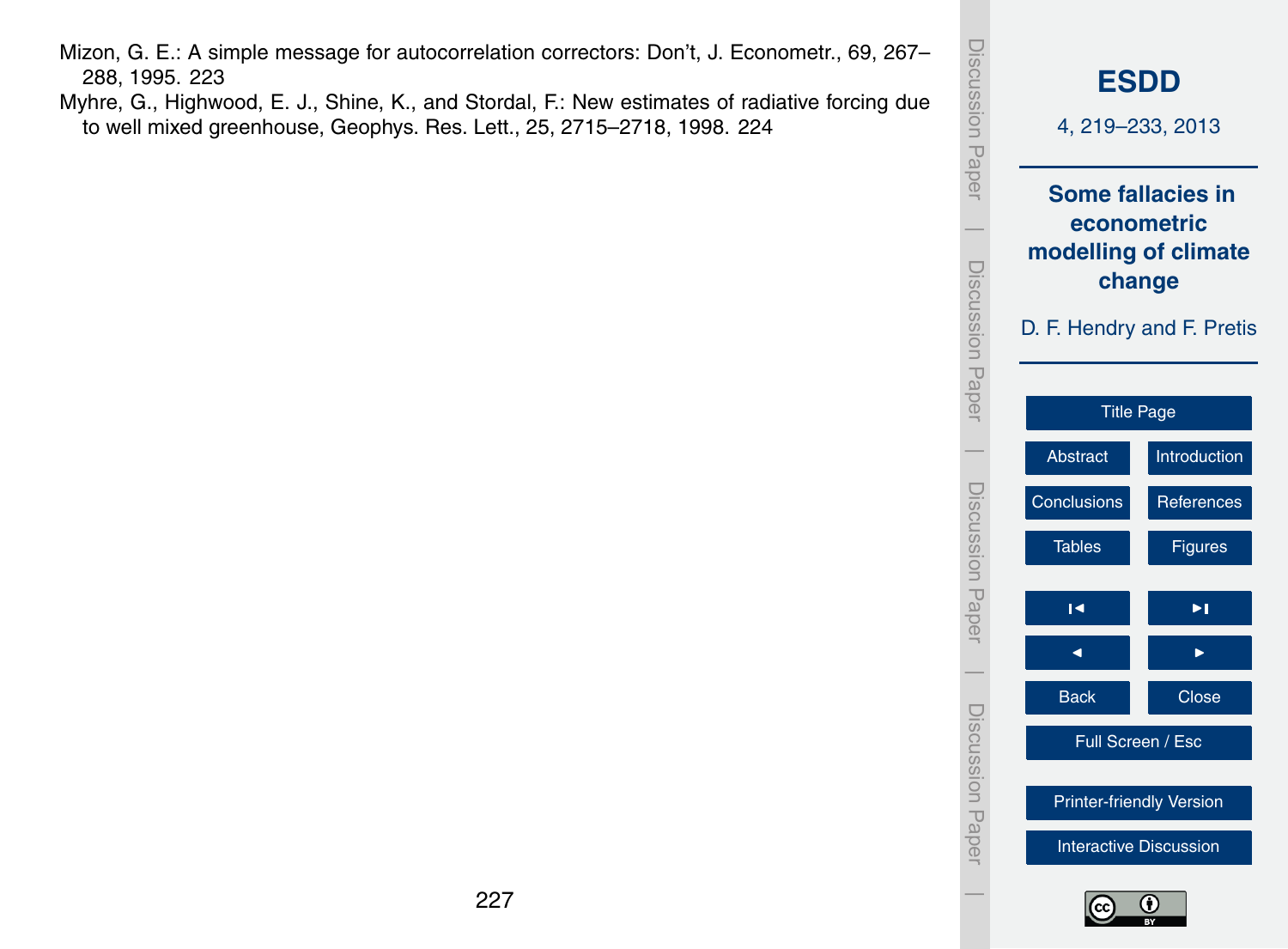| 1850-1957 |          |                       |       | 1958-2011        |                       |
|-----------|----------|-----------------------|-------|------------------|-----------------------|
| constant  |          |                       |       | const. and trend |                       |
| D-lag     | t-adf    | Reject H <sub>0</sub> | D-lag | t-adf            | Reject H <sub>0</sub> |
| 5         | $-3.737$ | $***$                 | 5     | $-4.089$         | $\star$               |
| 4         | $-2.91$  | *                     | 4     | $-3.807$         | $\star$               |
| 3         | $-2.948$ | *                     | 3     | $-3.383$         |                       |
| 2         | $-3.146$ | $\star$               | 2     | $-4.197$         | $***$                 |
|           | $-2.706$ |                       |       | $-5.365$         | $***$                 |
|           | $-3.544$ | $***$                 |       | $-6.563$         | $***$                 |

<span id="page-9-0"></span>**Table 1.** ADF unit root tests on ∆rfCO2.

\*\* reject at 1 %,  $*$  5 %



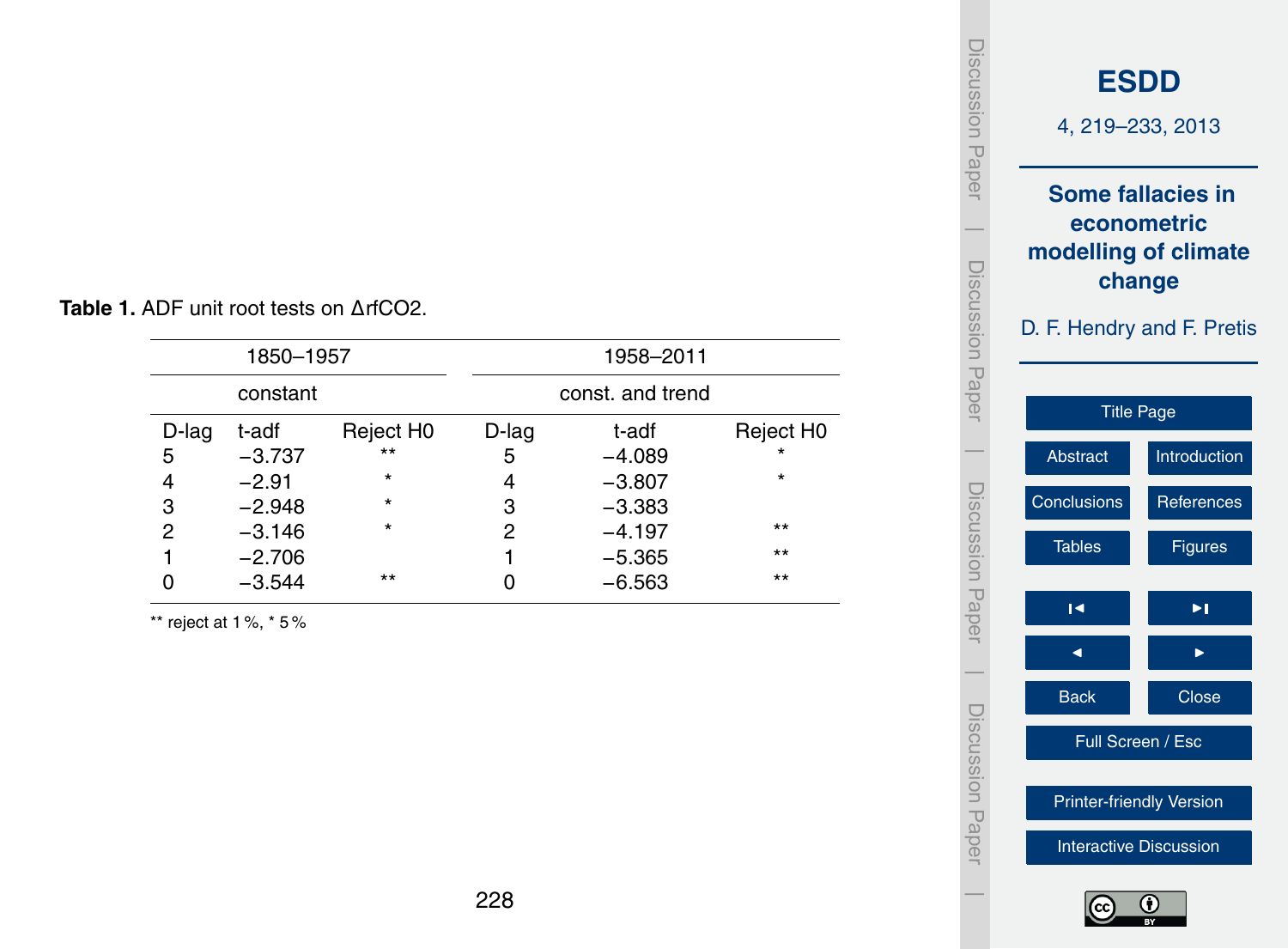| 1850-1978      |                  |                       |          | 1978–2011 |                       |  |
|----------------|------------------|-----------------------|----------|-----------|-----------------------|--|
|                | const. and trend |                       |          | constant  |                       |  |
| $D$ -lag       | t-adf            | Reject H <sub>0</sub> | $D$ -lag | t-adf     | Reject H <sub>0</sub> |  |
| 5              | 2.098            |                       | 5        | $-3.832$  | $***$                 |  |
| 4              | 1.864            |                       | 4        | $-3.347$  | $^\star$              |  |
| 3              | 1.427            |                       | 3        | $-3.636$  | $***$                 |  |
| $\overline{2}$ | 0.8014           |                       | 2        | $-4.048$  | $***$                 |  |
| 1              | $-0.6185$        |                       |          | $-4.793$  | $***$                 |  |
|                | $-3.87$          |                       | 0        | $-7.845$  | $***$                 |  |

<span id="page-10-0"></span>**Table 2.** ADF unit root tests on ∆rfN2O.

\*\* reject at 1 %,  $*$  at 5 %

| iscussion<br>Paper  |                               | <b>ESDD</b><br>4, 219-233, 2013                                                                         |  |  |  |  |  |
|---------------------|-------------------------------|---------------------------------------------------------------------------------------------------------|--|--|--|--|--|
| Discussion<br>Paper |                               | <b>Some fallacies in</b><br>econometric<br>modelling of climate<br>change<br>D. F. Hendry and F. Pretis |  |  |  |  |  |
|                     |                               | <b>Title Page</b>                                                                                       |  |  |  |  |  |
|                     | Abstract                      | Introduction                                                                                            |  |  |  |  |  |
|                     | Conclusions                   | References                                                                                              |  |  |  |  |  |
| Discussion Paper    | <b>Tables</b>                 | <b>Figures</b>                                                                                          |  |  |  |  |  |
|                     | Н                             | ▶∣                                                                                                      |  |  |  |  |  |
|                     |                               |                                                                                                         |  |  |  |  |  |
| Discussion Pape     | <b>Back</b>                   | <b>Close</b>                                                                                            |  |  |  |  |  |
|                     |                               | Full Screen / Esc                                                                                       |  |  |  |  |  |
|                     |                               | <b>Printer-friendly Version</b>                                                                         |  |  |  |  |  |
|                     | <b>Interactive Discussion</b> |                                                                                                         |  |  |  |  |  |

 $\overline{\phantom{a}}$ 

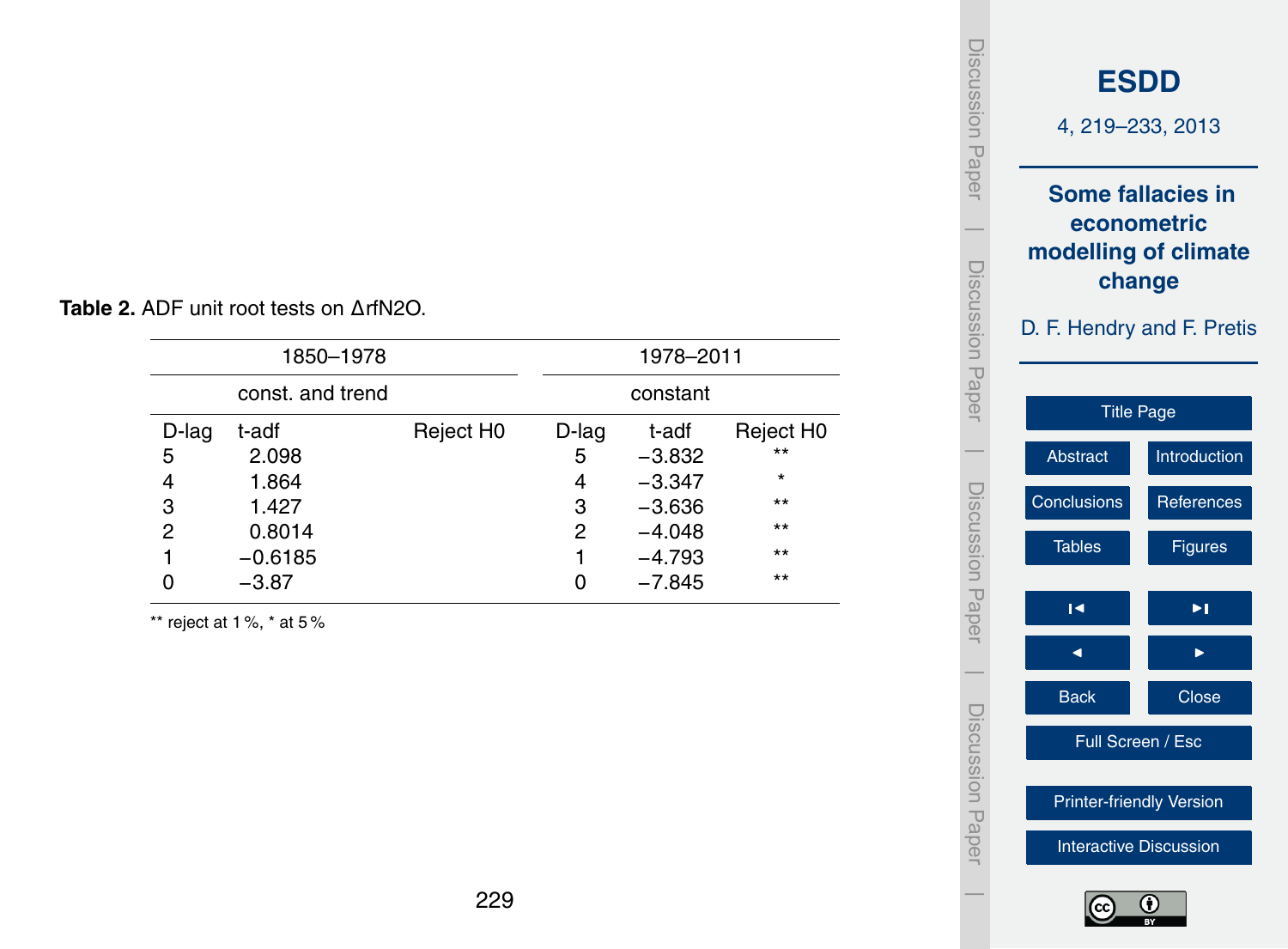<span id="page-11-0"></span>

**Fig. 1.** Vehicle kilometers driven and road fatalities p.a. in the UK.

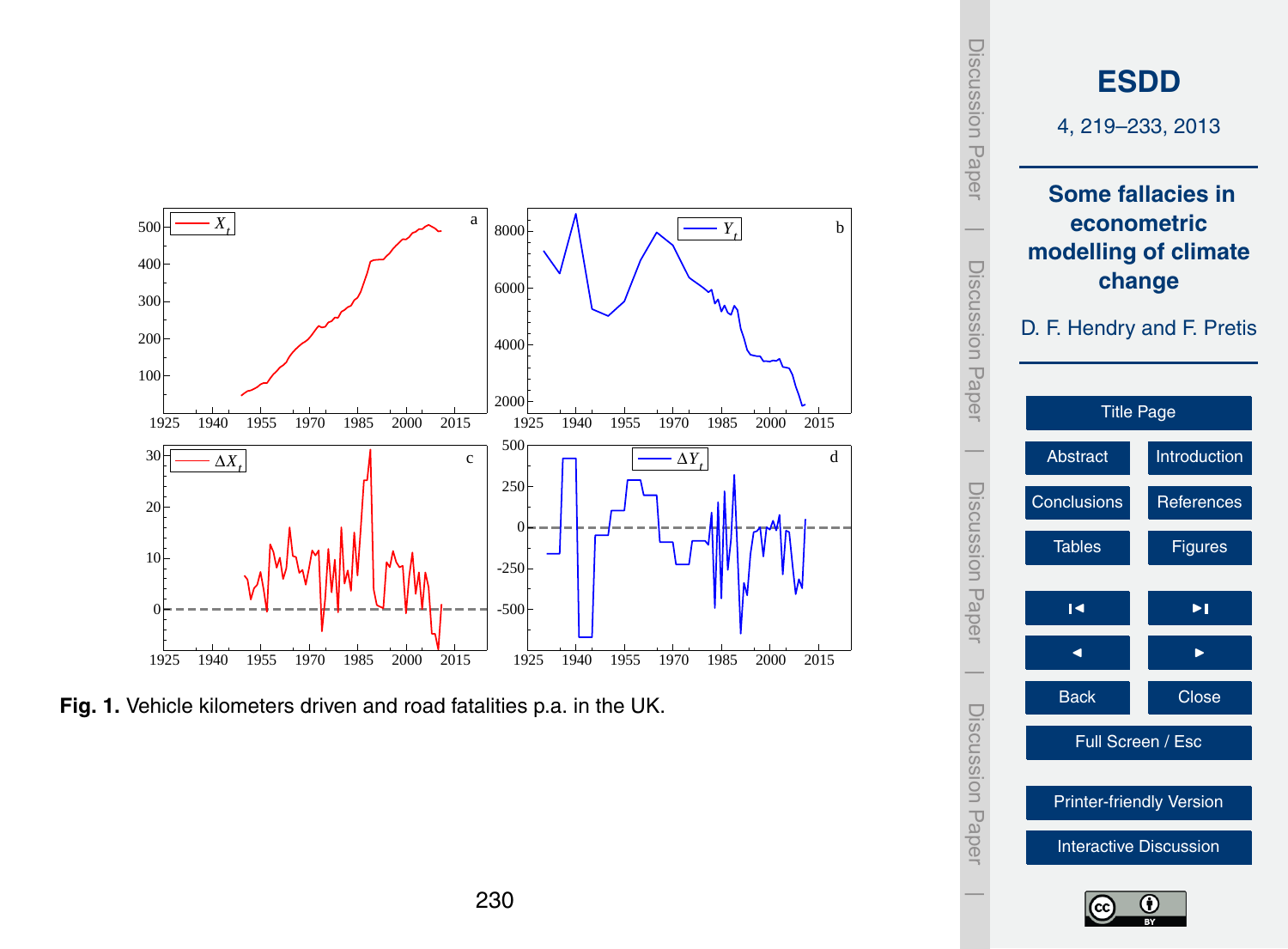<span id="page-12-0"></span>

Fig. 2. Time series of the first and second differences of rfCO2 and rfNO2.



Discussion Paper

 $\overline{\phantom{a}}$ 

Discussion Paper

 $\overline{\phantom{a}}$ 

Discussion Paper

 $\overline{\phantom{a}}$ 

Discussion Paper

 $\overline{\phantom{a}}$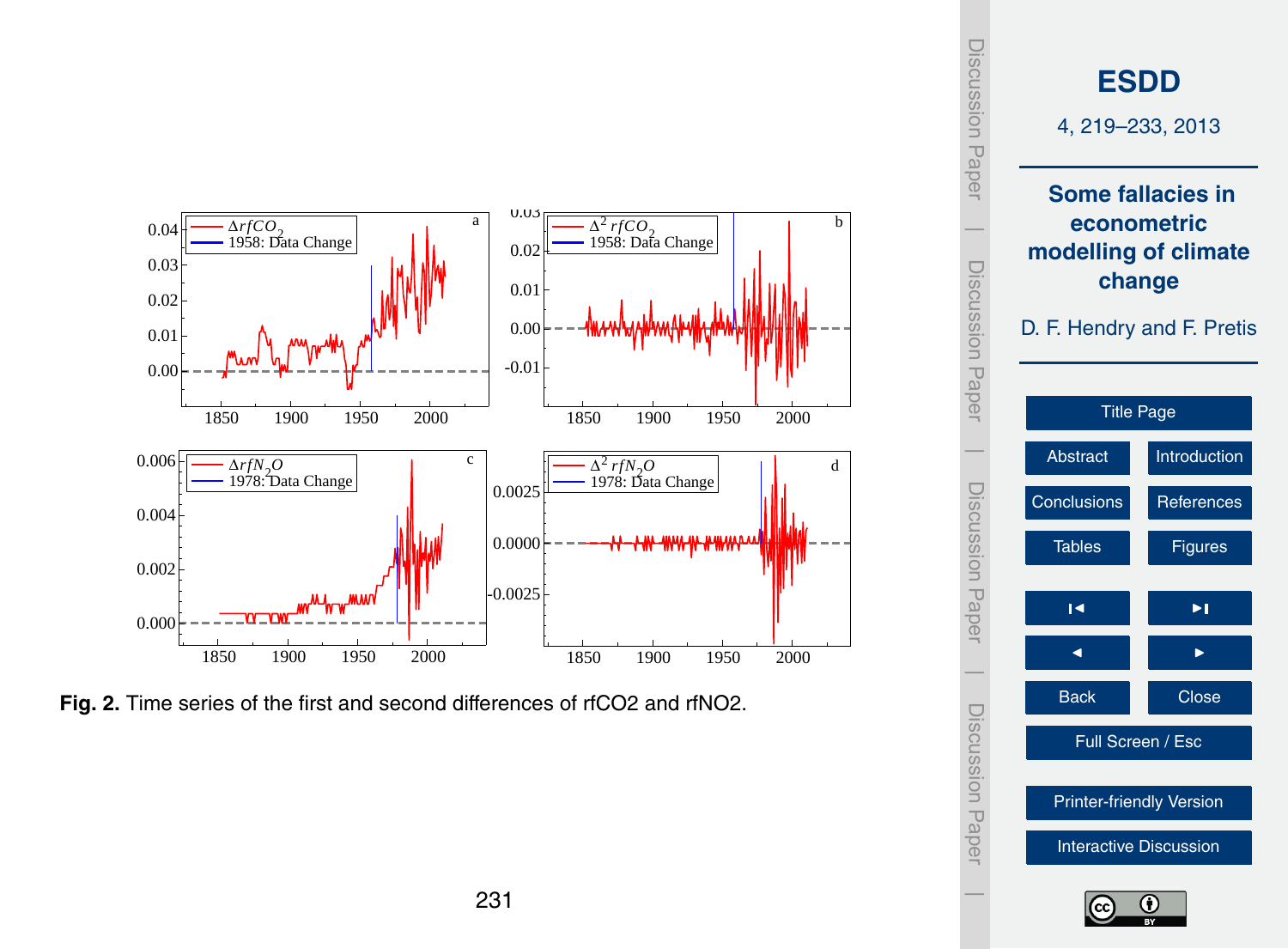<span id="page-13-0"></span>

Fig. 3. Time series of the first differences of rfCO2 from Beenstock et al.